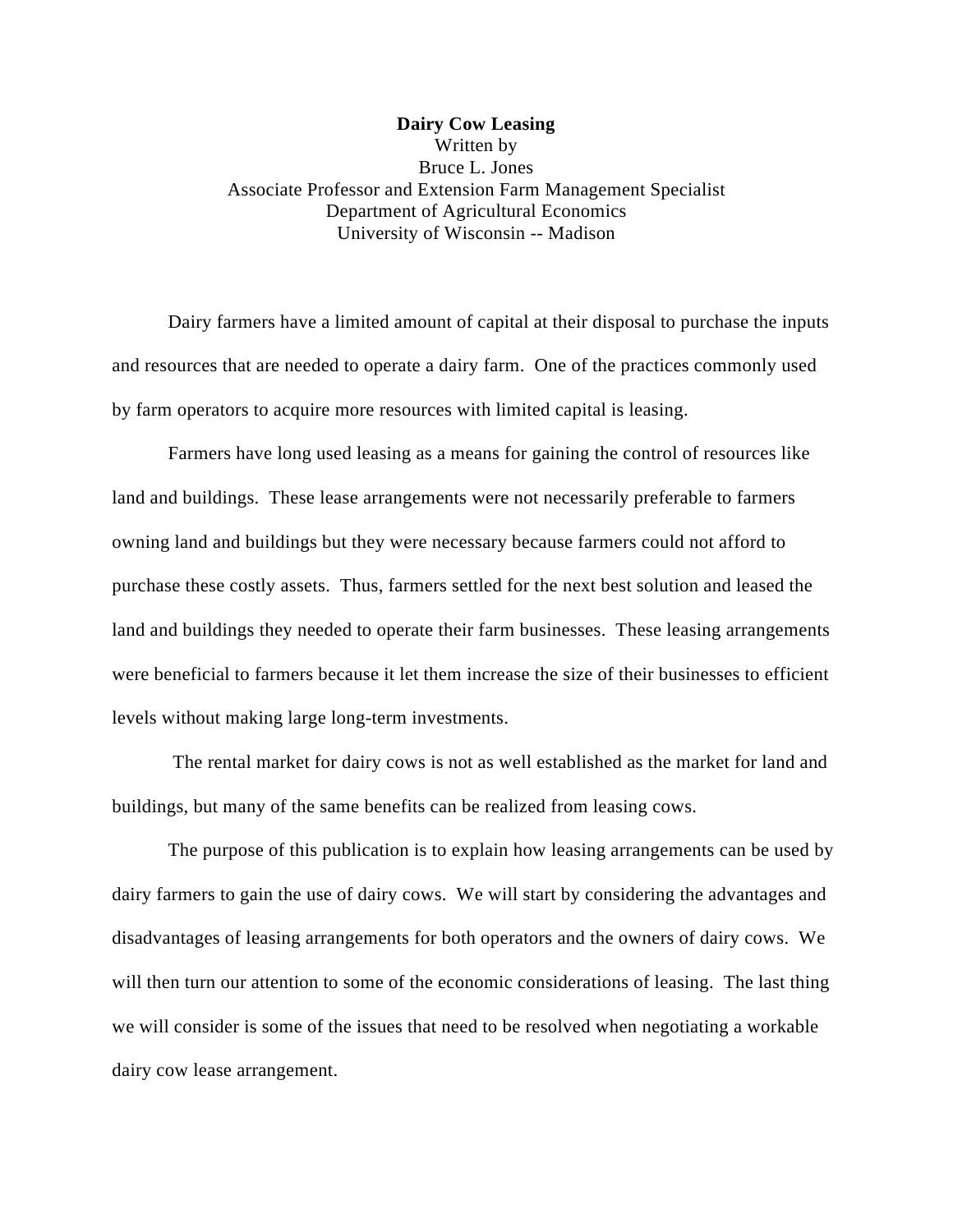## Advantages and Disadvantages of Leasing

Dairy cow lease arrangements have advantages and disadvantages for both the operator (the person who cares for the dairy cow) and the owner (the person or entity that has title to the dairy cow).

Each operator will see different advantages in leasing. Some of these potential advantages that could be identified by operators are:

- 1. Gain access to high quality dairy cows that could otherwise be unaffordable;
- 2. Commit scarce capital resources that would be used to purchase dairy cows to other uses such as purchasing machinery or land;
- 3. Avoid using the credit to finance the purchase of dairy cows;
- 4. Avoid the financial losses that could occur if the market price of dairy cows falls;
- 5. Share production risks;
- 6. Match lease payments to the cash flow pattern of the farm;
- 7. Deduct the cow lease payments as an ordinary expense, rather than depreciating the cost of purchased cows.

The advantages for operators to lease dairy cows may be offset by disadvantages, such

as:

- 1. No guarantees that dairy cows will be made available beyond the term of the lease;
- 2. Limitations on how the dairy cows can be used or managed;
- 3. Uncertainty about the cost of leasing the dairy cows in the future;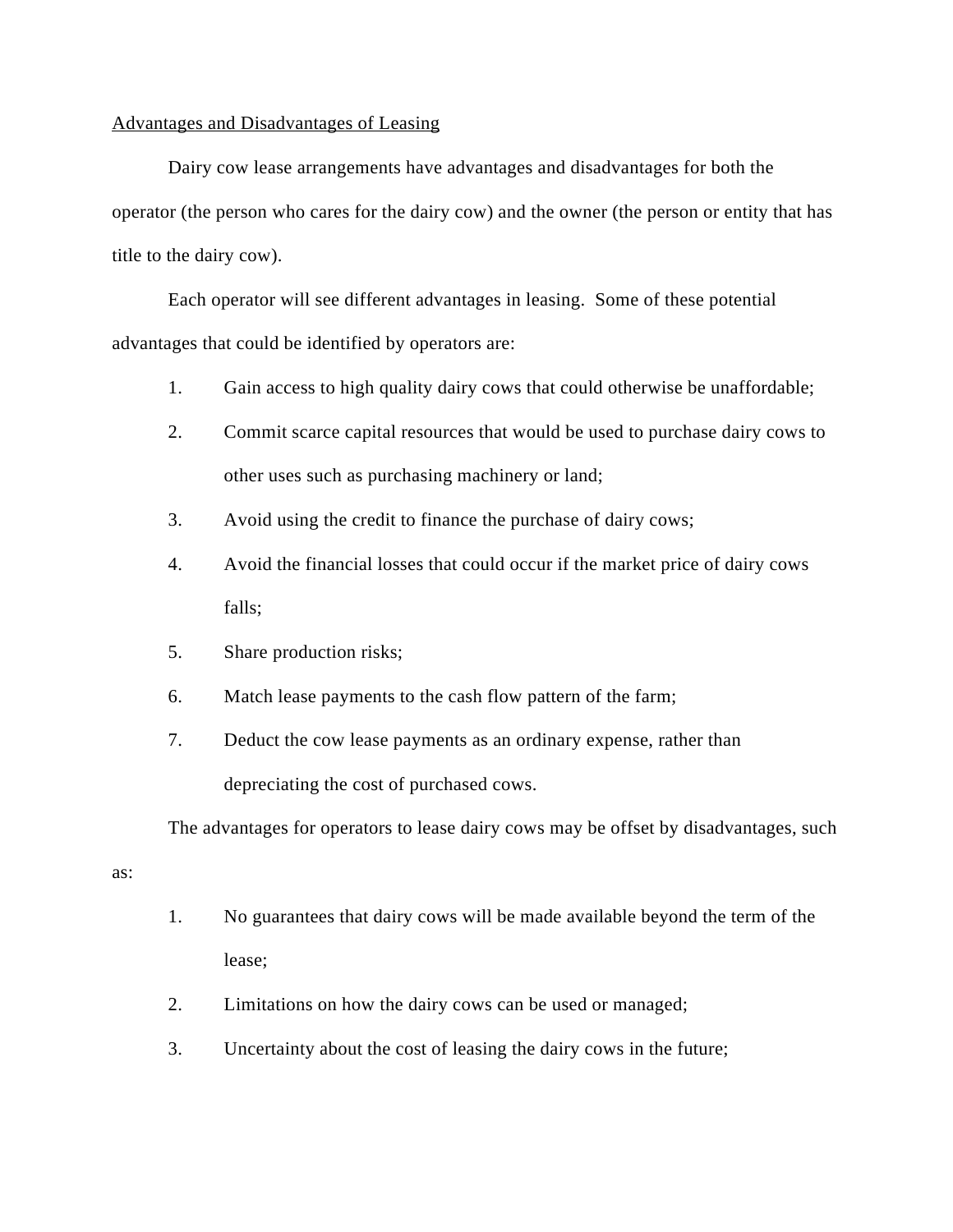4. Loss of the financial gains that could occur if the market price of dairy cows rises.

*Advantages and Disadvantages for Owners*-- There are also positives and negatives for dairy cow owners who enter into lease arrangements. Some of the major advantages of leasing for owners are the following:

- 1. Retain and maintain a quality dairy herd without having to provide labor and other resources needed to operate a dairy farm;
- 2. Earn a relatively certain return, or rent, on capital that has been invested in dairy cows;
- 3. Earn "rental" income which may not be subject to self-employment tax;
- 4. Avoid the capital gain tax liabilities that would be triggered if dairy cows were sold all at once;
- 5. Capture the financial gains that are created if the market price of dairy cows rises; and
- 6. Earn a temporary return on dairy cows while searching for a buyer who will pay "top-dollar" for the dairy herd.

Owners who enter into lease agreements will gain some benefits but they will also bear some risks, such as:

- 1. Entrusting others to care for dairy cows;
- 2. No guarantees of receiving rental payments promptly;
- 3. Need to monitor the health and safety of the dairy herd;
- 4. Potential for financial losses if the market price of dairy cows falls;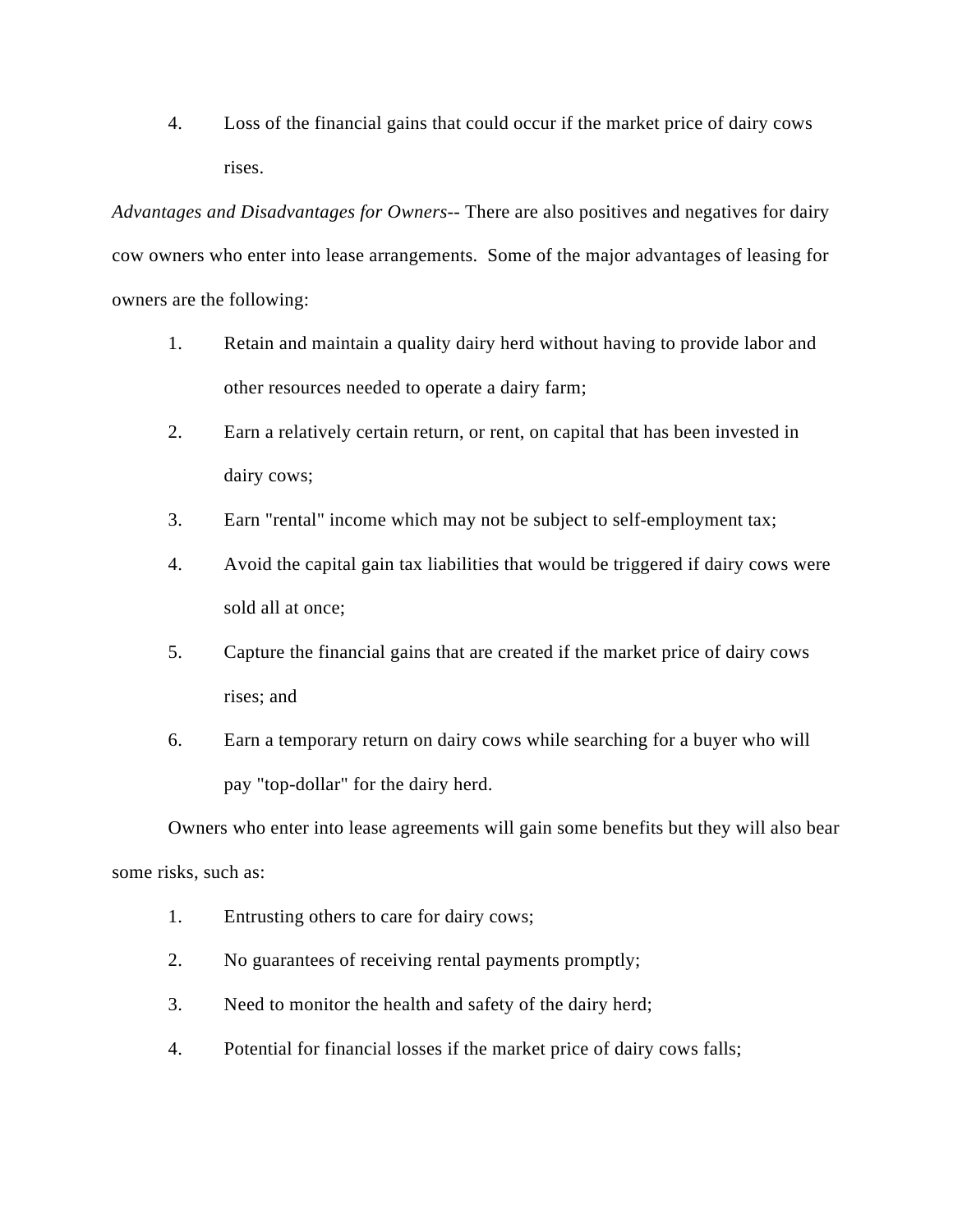5. Inability to sell dairy cows when a willing buyer makes an acceptable offer to purchase cows before the lease expires;

6. Capital invested in dairy cows cannot be quickly shifted to other investments.

Both operators and owners will have to consider the advantages and disadvantages of entering into a dairy cow leasing arrangement before they decide to pursue this type of business arrangement.

# Economic Considerations of Leasing

Operators and owners understand conflicting financial goals when it comes to negotiating the rents that an operator must pay to gain the use of an owner's dairy cows. An operator wants to pay as little as possible so that the potential for earning profits as at a maximum. conversely an owner wants to collect as much as possible in order to earn maximum profits.

The key to operators and owners negotiating a "fair" rent on dairy cows is having both parties understand the purpose of a rent. A rent is not some charge that an owner of assets like dairy cows sets arbitrarily. Rather it is an economic return that compensates an owner for investing capital in dairy cows.

The rent or return an owner receives on a dairy cow is not all profit. Rather it is the return that allows the owner to cover the "costs" of owning the cows. These ownership costs include 1) depreciation, 2) interest on capital, 3) taxes, and 4) insurance and death loss. These farmer costs, which are fixed costs, determine what rent an owner will expect to receive on capital assets like dairy cows. We will now consider each of the ownership costs.

Depreciation is probably the largest single ownership cost. It reflects the loss that an owner incurs as a dairy cow's value decreases over time. The depreciation cost an owner can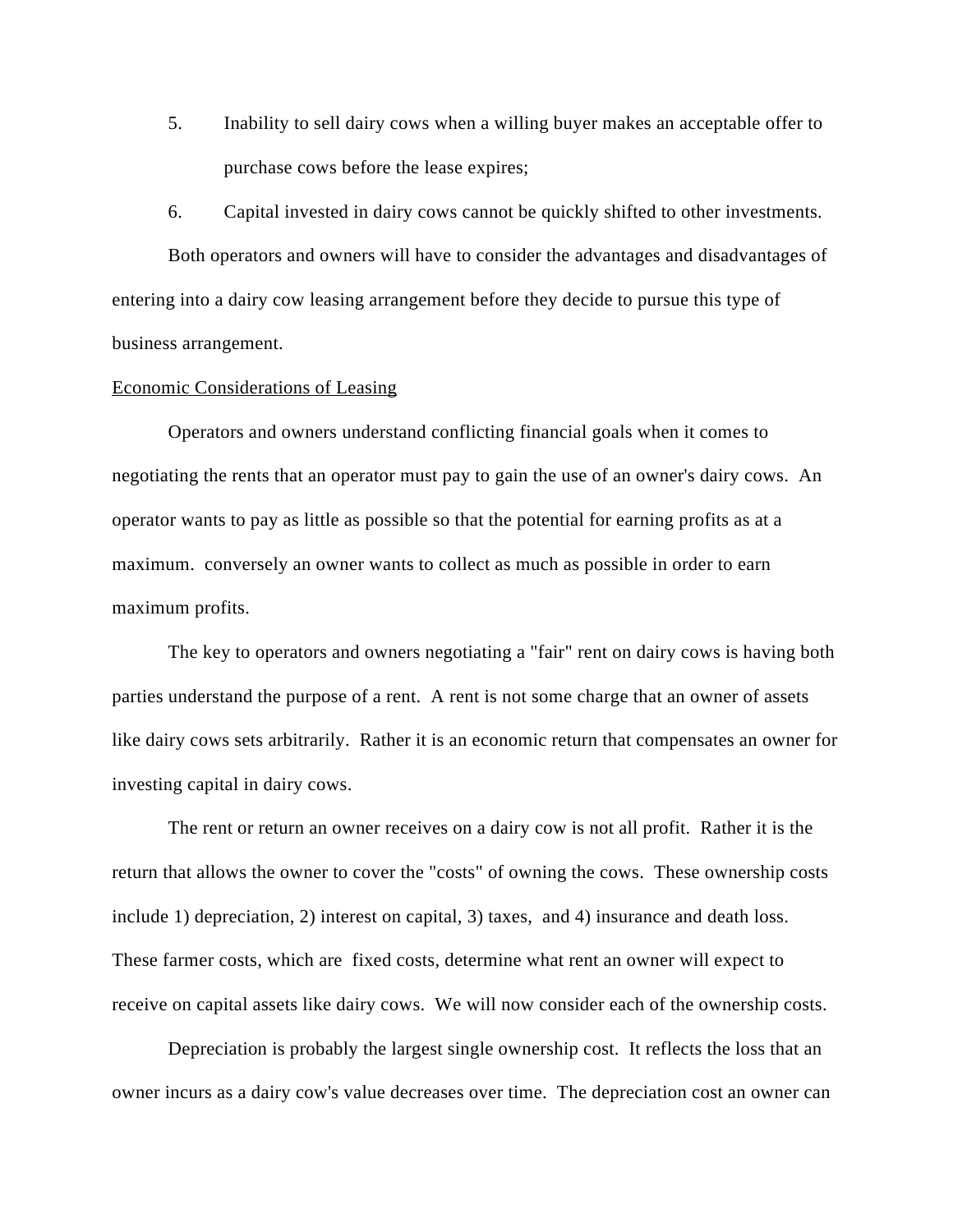expect to incur on a dairy cow is the difference between the purchase price of the cow and the sales value of the cow when it is slaughtered. Thus the total depreciation cost on a cow would be \$720 when a cow is purchased for \$1200 and then sold for slaughter for a price of \$480. The annual depreciation cost in this case would be \$240 if this decline in the value of the cow occurs over a three-year period, or \$360 over a two-year period.

Interest on capital is typically the second largest ownership cost. This cost, which economists refer to as an opportunity cost, accounts for the interest earnings that are given up when capital is invested in a dairy cow versus another investment like a savings account or a one year certificate of deposit. The value of this ownership cost is directly related to interest rate levels. Interest on capital for a dairy cow is computed by multiplying the average market value of the cow by the rate of interest that could be earned on alternative investments (saving account, certificate of deposit, etc.).

Taxes will be an ownership cost for a dairy cow only if one is required to pay personal property taxes on them. Some states levy these types of taxes on dairy cows at a rate of 1% of the value of a cow, while other states do not tax cows as personal property.

Insurance is the fourth ownership cost that will be incurred by individuals who own dairy cows. Part of this cost will be the insurance premiums paid to cover against losses related to fire, lightning, etc. Premiums for this kind of casualty insurance are typically .5% of the value of a cow. Thus, casualty insurance on a cow worth \$1000 would be roughly \$5.00 per year. Another part of the total insurance cost would be the loss resulting from the death of the dairy cow. This potential loss is typically set at 2% of the value of a dairy cow. Thus the estimated death loss in a case where there is a 2% chance a cow worth \$1000 will die is \$20.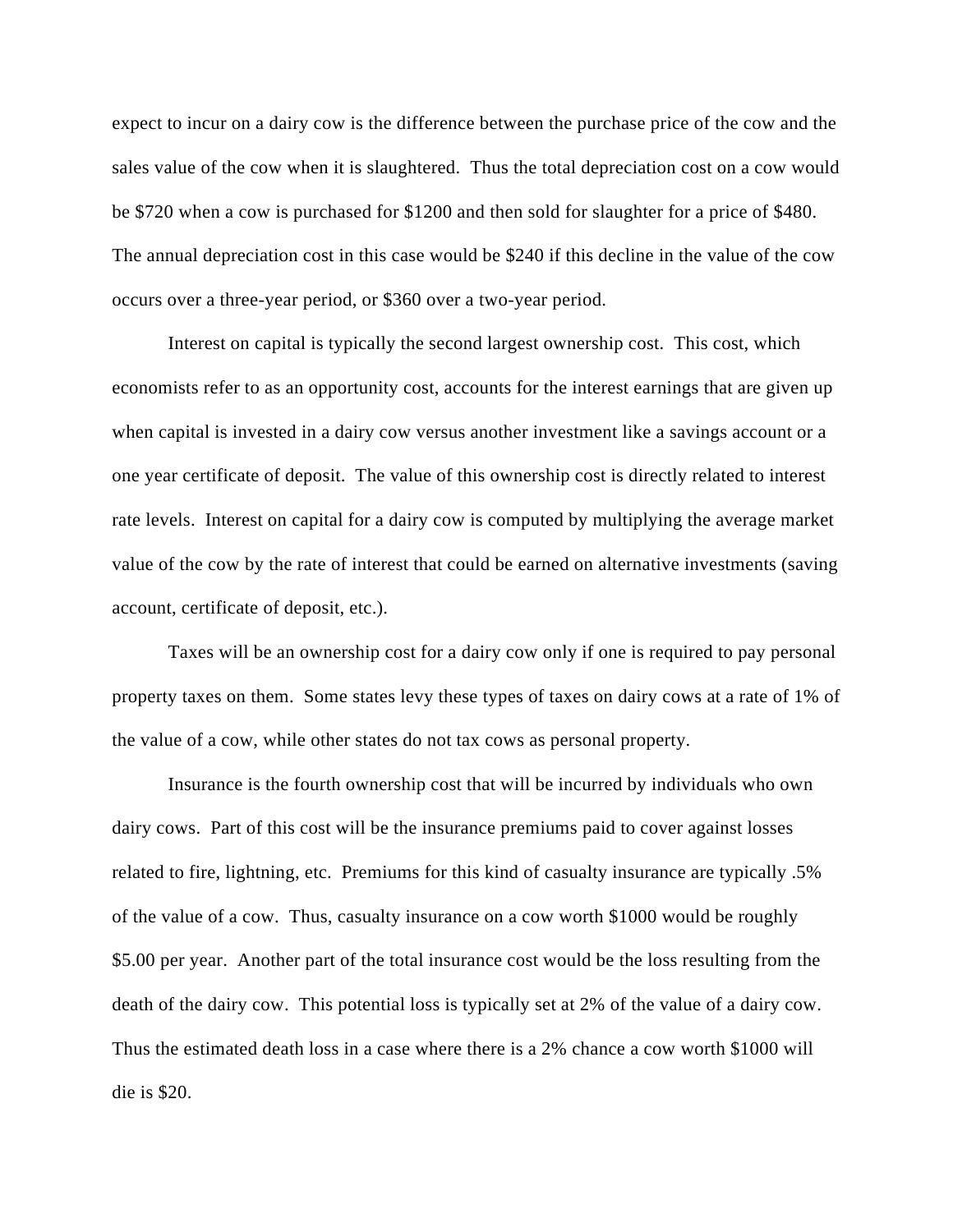The cost of owning dairy cows can be estimated using the worksheet presented in Table 1. This example worksheet illustrates how depreciation, interest on capital , taxes, and insurance costs are computed in order to estimate the total fixed costs of owning dairy cows. This cost information needs to be pulled together in order to determine the rental value of a dairy cow.

The ownership costs that would be incurred by an operator who purchases cows may be very close to the ownership costs of the owner. For operators who would have to use credit to finance the purchase of cows, ownership costs will be higher than an owner's because the operator's cost of capital will be higher. This generally occurs because operators have to take out loans at interest rates that are well above the returns owners could earn on savings accounts or certificates of deposit. This difference between the cost of loans and the yields on savings instruments represents a window for negotiation when rental rates are being determined.

The rental fee needs to be reduced when the owner will keep all of the calves that are borne by the rented dairy cows. The appropriate adjustment in the rental rate would equal to the value of a calf. Thus in the case where calves are worth \$100 a head, the annual rental fee per cow should be dropped from, say, \$338 to \$238 to account for the fact that the owner will not capture the calf returns. This type of adjustment should be made anytime the operator will not get to keep all of the returns from milk and calves on rented dairy cows.

## Issues to Be Resolved in Lease Agreement

Rent is not the only issue that needs to be addressed in a dairy cow lease arrangement. For example, both the owner and the operator have to agree to the period of time the lease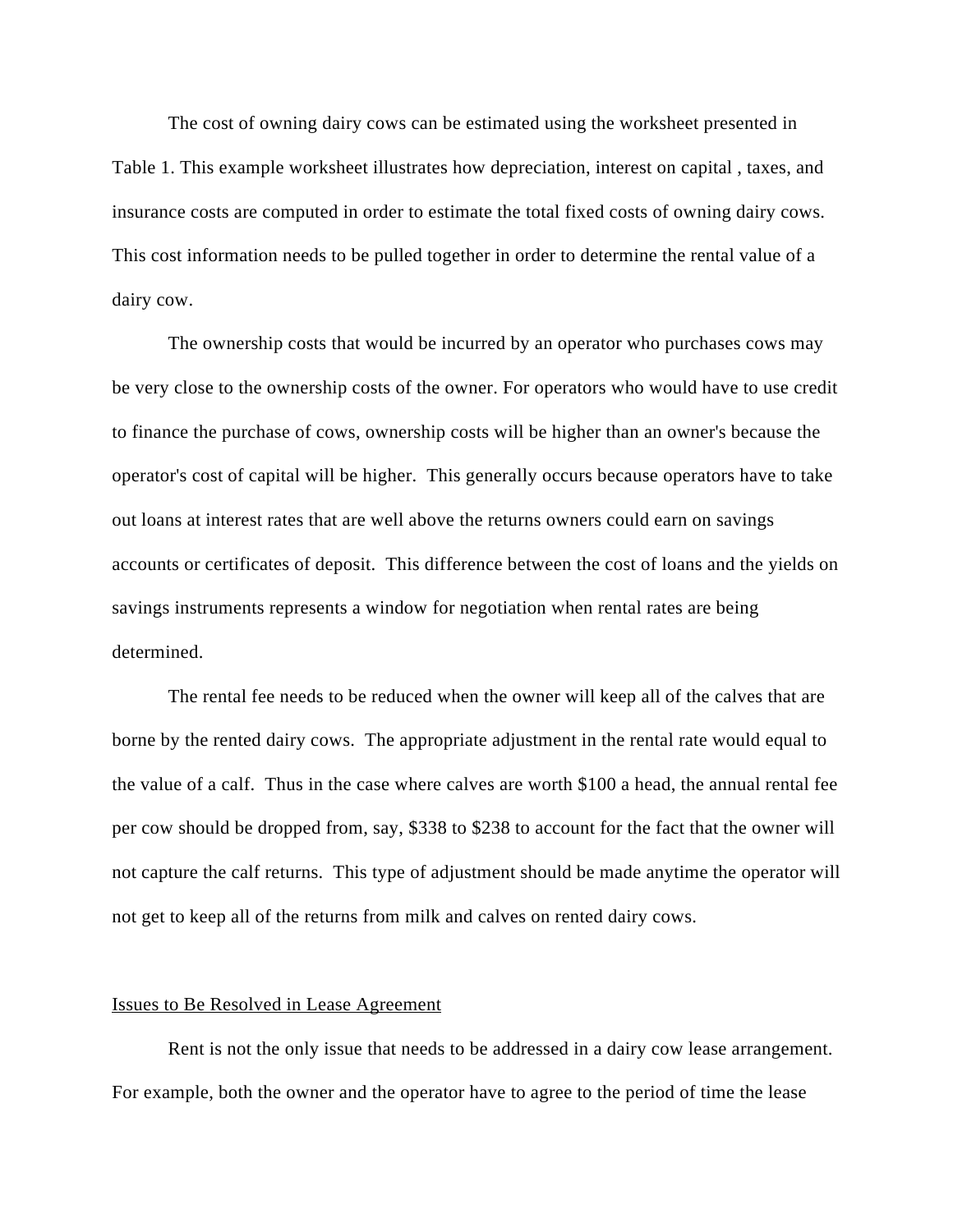will be in effect. There are numerous other points that need to be considered when entering into a dairy cow lease. The following is a partial listing of some of these issues.

- 1. Length of time lease in effect;
- 2. Provisions for termination of the lease;
- 3. Timing of lease payments;
- 4. Rights and obligations of owner (i.e., permission to check cows);
- 5. Rights and obligations of operator (i.e., breeding options, feeding, uses of technology);
- 6. Renewal of lease (culling decision);
- 7. Death losses -- responsibilities of owner and operator;
- 8. Who receives the calf income;
- 9. How are replacements acquired;
- 10. Terms of buy-out options, if any;
- 11. Procedure for settling leasing disputes.

It is important that the owner and the operator identify all of the questions that could arise, and then try to address them before they occur. These remedies should be spelled out in a written lease agreement that is signed by both the owner and the operator. This lease agreement should probably be developed with the help of a lawyer.

#### Final Thoughts

Owning dairy cows is unquestionably the most straightforward method of gaining access to dairy cows. Unfortunately, it is not always possible for farmers to put together the \$50,000 to \$100,000 needed to buy a moderate sized herd of dairy cows. Leasing is an option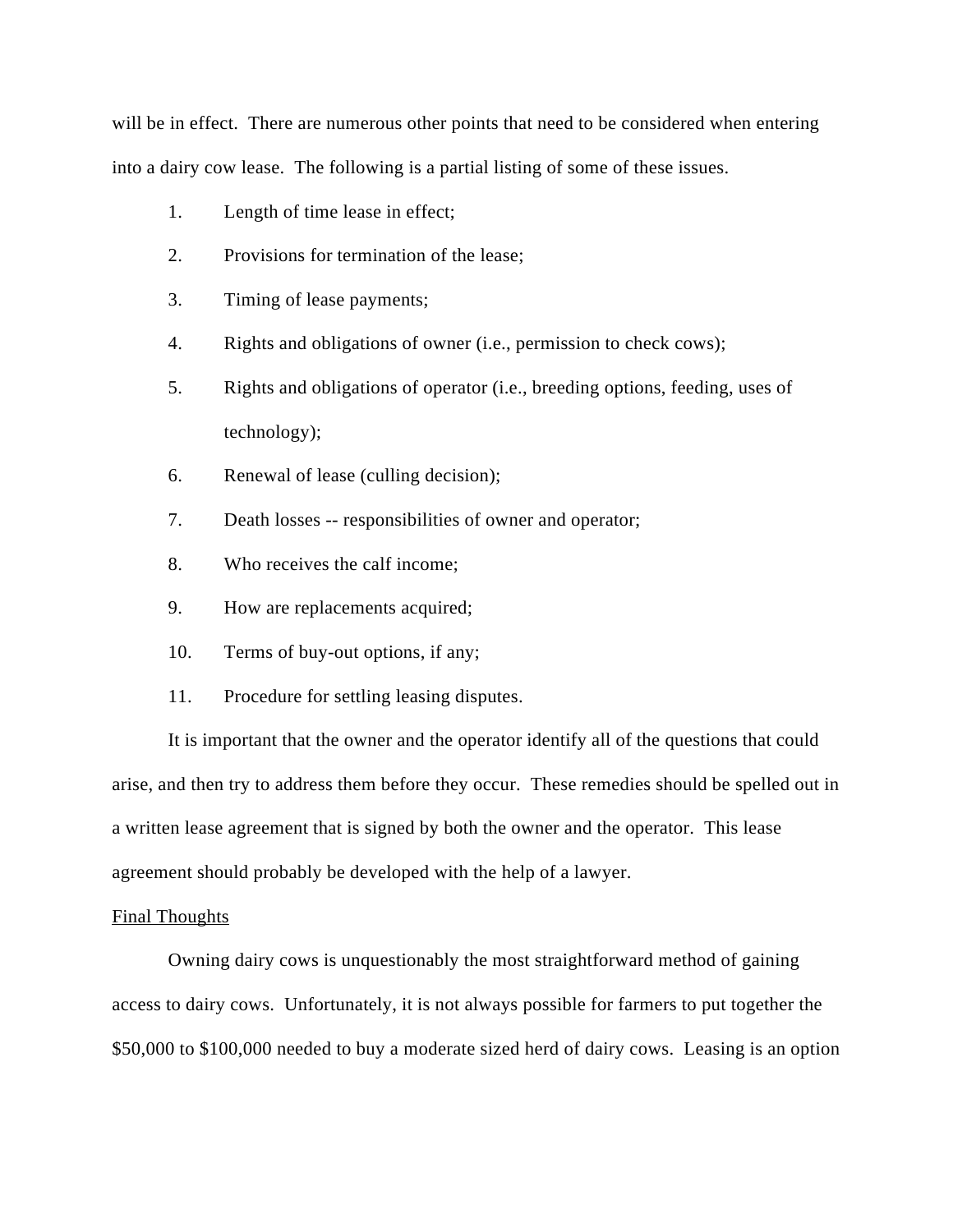that farmers can use to overcome these types budget problems. Leasing can be a very valuable tool in the hands of a manager who understands the economic concepts of leasing.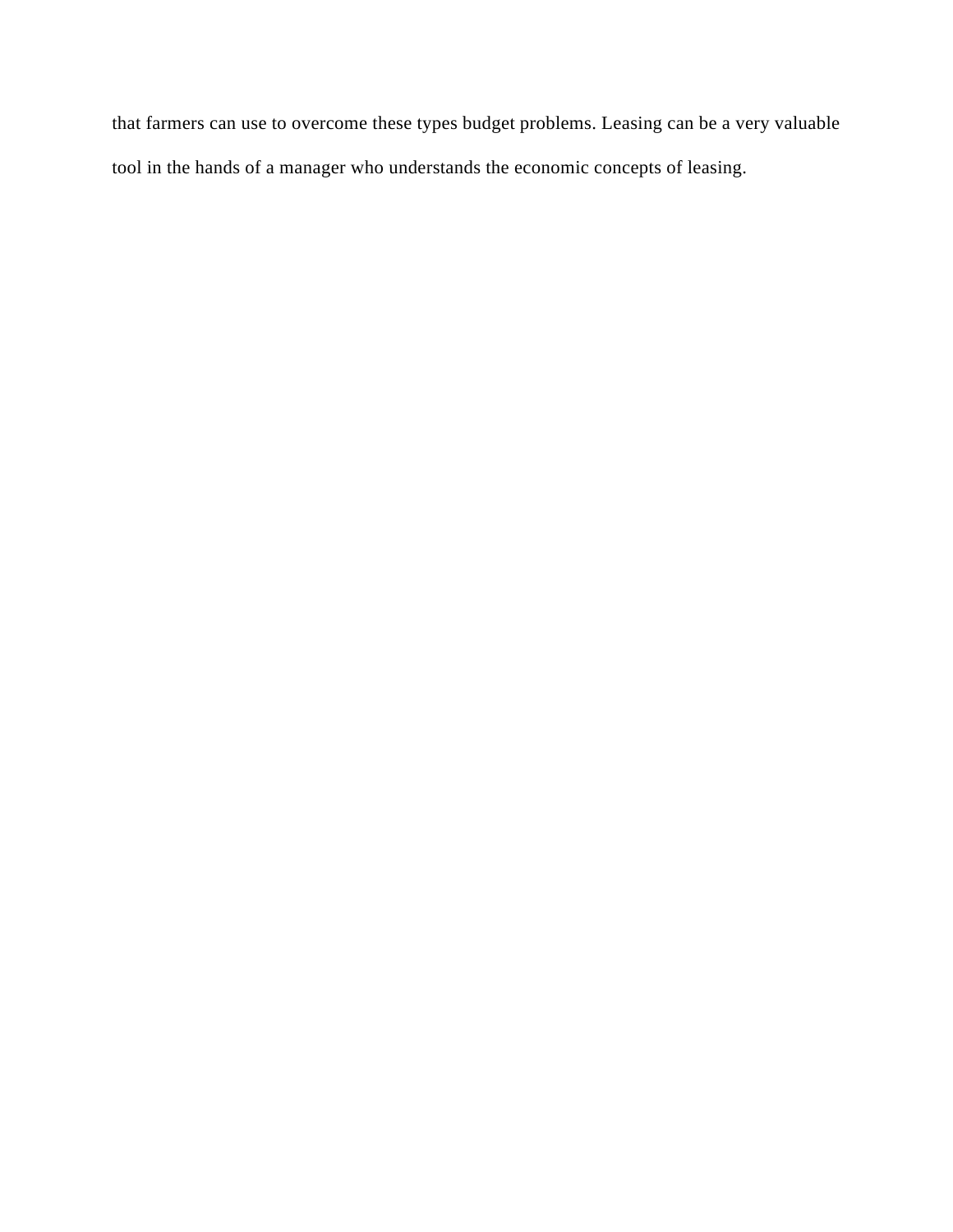# **Table 1. Worksheet for Estimating Dairy Cow Ownership Costs**

| <b>DEPRECIATION</b>                               | Example |                  | Your Farm |  |
|---------------------------------------------------|---------|------------------|-----------|--|
| (1a) Beginning Value of Cow                       | 1100    |                  |           |  |
| (1b) Salvage Value of Cow                         | 500     |                  |           |  |
| (1c) Total Depreciation (1a-1b)                   | 600     |                  |           |  |
| (1d) Years of Useful Life                         | 3       |                  |           |  |
| Annual Depreciation (1c/1d)                       | (1)     | 200              | (1)       |  |
| <b>INTEREST ON CAPITAL</b>                        |         |                  |           |  |
| (2a) Average Value of Cow ((Beg Val + End Val)/2) | 800     |                  |           |  |
| (2b) Interest Rate on Capital                     | 6%      |                  |           |  |
| Annual Interest on Capital (2ax2b)                | (2)     | 48               | (2)       |  |
| <b>TAXES</b> (Personal Property)                  |         |                  |           |  |
| (3a) Average Value of Cow                         | 800     |                  |           |  |
| (3b) Tax Rate                                     | 0%      |                  |           |  |
| Annual Tax (3a x 3b)                              | (3)     | $\boldsymbol{0}$ | (3)       |  |
| <b>INSURANCE</b>                                  |         |                  |           |  |
| (4a) Average Value of Cow                         | 800     |                  |           |  |
| (4b) Insurance Rate                               | 2.5%    |                  |           |  |
| Annual Insurance (4a x 4b)                        | (4)     | 20.00            | (4)       |  |
| TOTAL OWNERSHIP COSTS (1+2+3+4)                   |         | 268.00           |           |  |